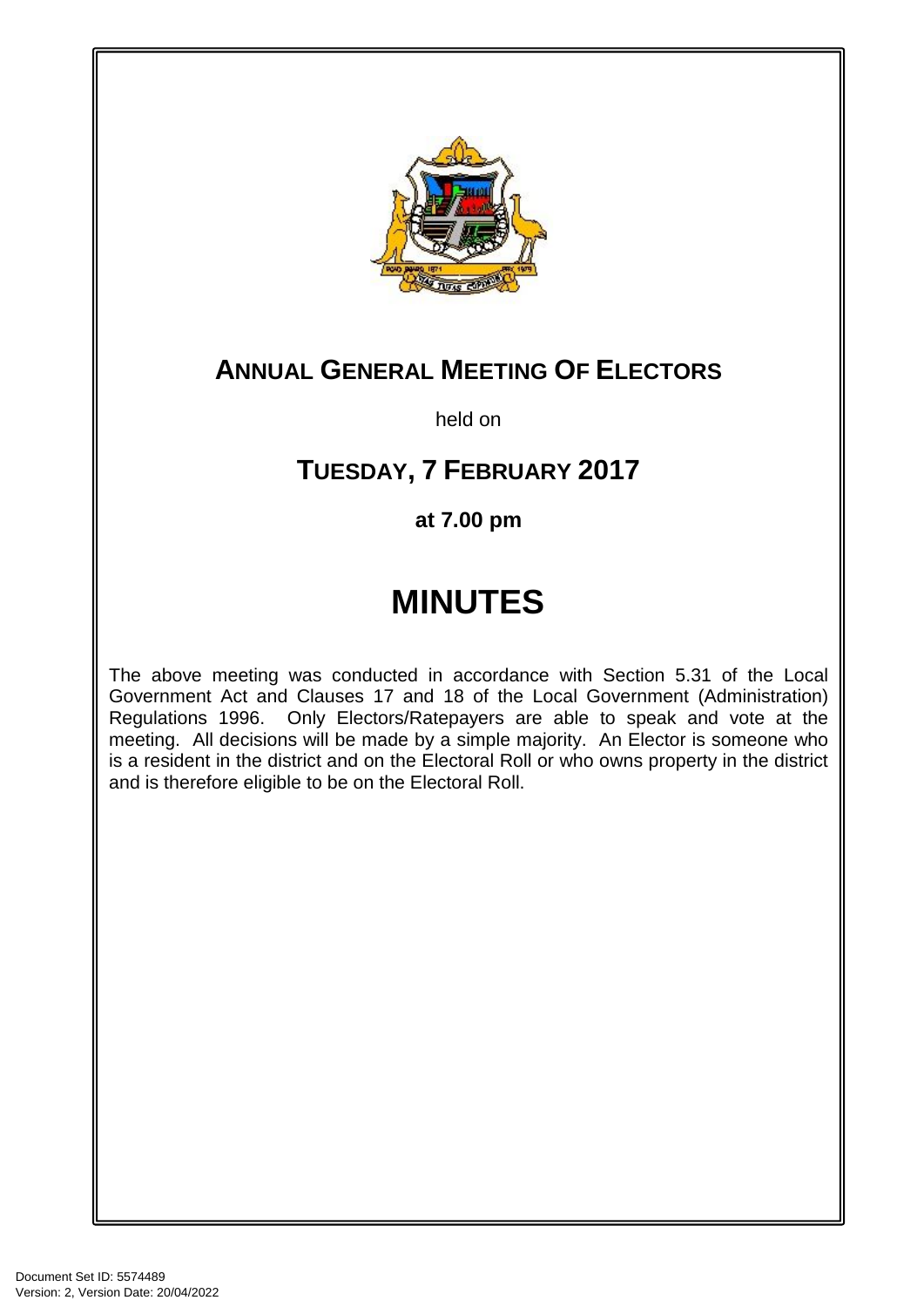### **MINUTES OF THE ANNUAL GENERAL MEETING OF ELECTORS HELD ON TUESDAY, 7 FEBRUARY 2017 AT 7.00 PM**

#### **PRESENT**:

Mayor Logan Howlett **National Accord Accord Following Member** Deputy Mayor Carol Reeve-Fowkes Clr Steve Portelli Clr Stephen Pratt Clr Lyndsey Wetton Clr Phil Eva Cr Chamonix Terblanche

#### **APOLOGIES:**

Clr Kevin Allen Clr Lee-Ann Smith Clr Bart Houwen

#### **IN ATTENDANCE:**

| Mr Stephen Cain     | $\blacksquare$           | <b>Chief Executive Officer</b>              |
|---------------------|--------------------------|---------------------------------------------|
| Mr Don Green        | $\blacksquare$           | Director, Governance & Community Services   |
| Mr Stuart Downing   | $\overline{\phantom{a}}$ | Director, Finance & Corporate Services      |
| Mr Charles Sullivan | $\overline{\phantom{0}}$ | Director, Engineering & Works               |
| Mr Daniel Arndt     | $\overline{\phantom{0}}$ | Director, Planning & Development            |
| Ms Margot Tobin     | $\blacksquare$           | Executive Manager, Strategy & Civic Support |
| Ms Michele Nugent   | $\blacksquare$           | <b>Media &amp; Communications Officer</b>   |
| Mrs Bernie Pinto    | $\blacksquare$           | EA to Directors - Fin. & Corp. Serv./Gov. & |
|                     |                          | Comm. Serv.                                 |

#### **1. DECLARATION OF MEETING**

The Presiding Member declared the meeting open at 7.03 pm and welcomed the City of Cockburn electors and residents. There were approximately 25 electors and residents of the City of Cockburn and other interested members of the public and press were also in attendance.

The Presiding Member acknowledged the Noongar people who are the Traditional Custodians of the Land on which we were gathered and paid respect to the Elders, both past and present, of the Noongar Nation and extended that respect to other Indigenous Australians who may have been present.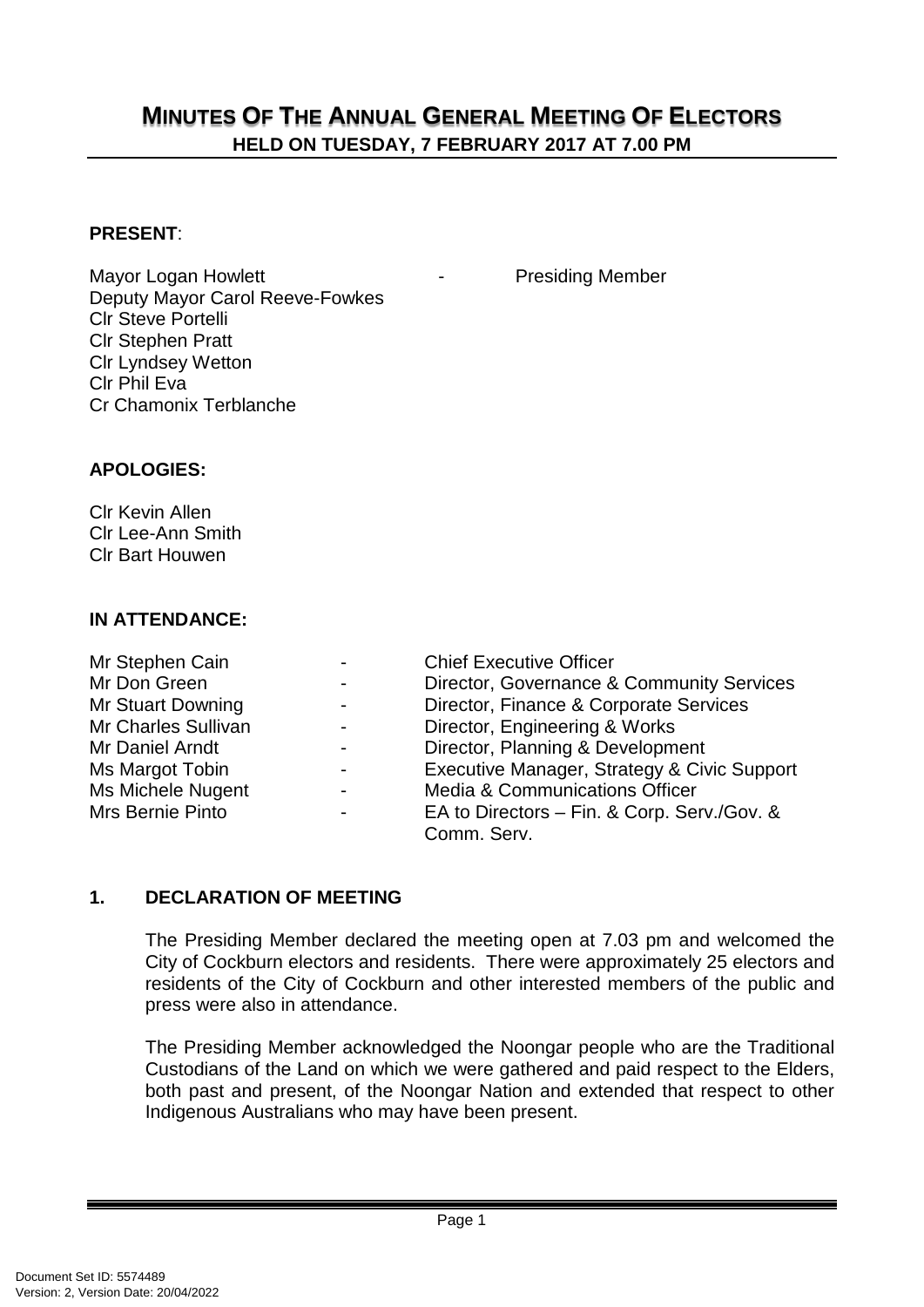#### **2. PURPOSE OF MEETING**

This Annual General Meeting of Electors has been called in accordance with the Section 5.27 of the Local Government Act 1995 and the following matters discussed. The Annual General Meeting of Electors will be conducted in accordance with Section 5.31 of the Local Government Act and Clauses 17 and 18 of the Local Government (Administration) Regulations 1996.

#### **2.1 Annual Report 2015/2016**

- (a) Copies available on the website and at the door to Electors attending
- (b) Queries to be answered by Presiding Member or appropriate Staff.

Nil.

#### **2.2 General Business**

(a) Written Questions

#### **Ev Cortis, North Coogee**

#### Old Coogee Beach – Changerooms/Showers

- Q1. The men's showers have a frame for hanging clothes, but no hooks to hang clothes while the owner has a shower. The frame has been installed for four months. When will the hooks be installed?
- A1. Advice has been forwarded to the City's Building Maintenance to install these hooks which will be attended to shortly.
- Q2. More signage required outside the changerooms. Public using these changerooms enter the shower area with sand on their feet which will block the drainage. This will also block the pipes. Can this be addressed?
- A2. It is an issue along the coastal strip and not just in this Council. More signage is required, but the City is looking at protecting the pipework by silt baskets so that it can catch as much sand as possible so that the drainage does not get blocked.
- Q3. Between Spearwood Avenue and Phoenix Road, just past the shopping centre the state of the footpaths is appalling with littering everywhere, especially near the bus stop. Either the footpath needs to be fixed or the front wall moved. Can this be looked into?